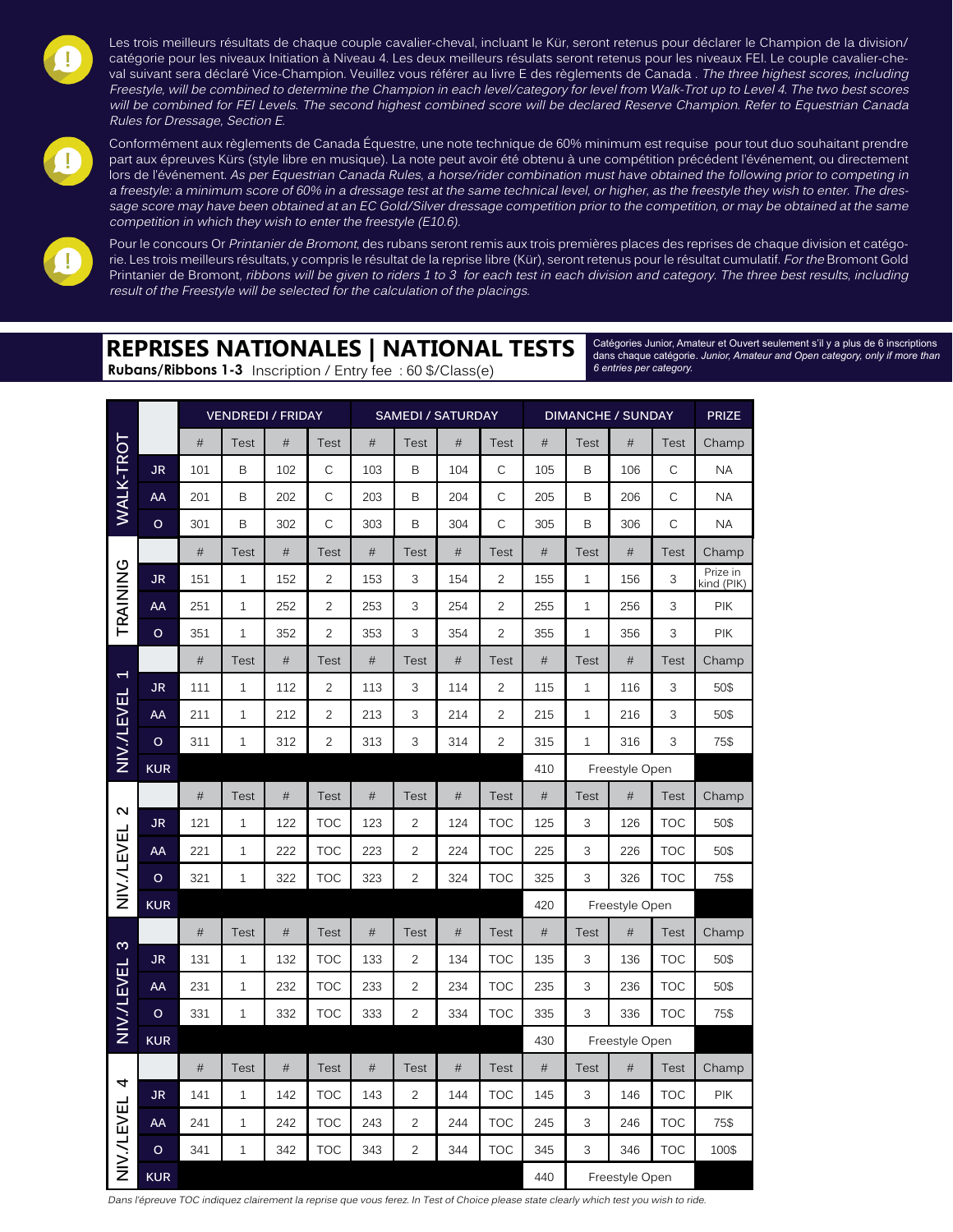# **JEUNES CHEVAUX | YH NATIONAL TESTS**

**Rubans/Ribbons 1-3** Inscription / Entry fee : 60 \$/Class(e)

Catégories ouvertes seulement. *Open category only.*

|                                              |         | <b>VENDREDI / FRIDAY</b> |                 | <b>SAMEDI / SATURDAY</b> |                 | <b>DIMANCHE / SUNDAY</b> | <b>PRIZE</b>    |                    |
|----------------------------------------------|---------|--------------------------|-----------------|--------------------------|-----------------|--------------------------|-----------------|--------------------|
| USDF<br>DEVELOPMENT<br>7 - 9 ans             |         | #                        | <b>Test</b>     | #                        | <b>Test</b>     | #                        | Test            | Champ <sup>7</sup> |
|                                              | $\circ$ | 510                      | YH7             | 511                      | YH7             | 512                      | YH7             | <b>NA</b>          |
|                                              |         | #                        | <b>Test</b>     | #                        | <b>Test</b>     | #                        | Test            | Champ              |
| USDF<br><sup>DEVELOPMENT</sup><br>8 - 10 ans | $\circ$ | 520                      | YH <sub>8</sub> | 521                      | YH <sub>8</sub> | 522                      | YH <sub>8</sub> | <b>NA</b>          |
|                                              |         | #                        | <b>Test</b>     | #                        | Test            | #                        | Test            | Champ              |
| MATERIAL**<br>3 & 4 ans                      | $\circ$ | 501                      | Ma              | 502                      | Ma              | 503                      | Ma              | <b>NA</b>          |

\*\*«Suitable to become a dressage horse / Cheval ayant des aptitudes pour le dressage». Classes for 3 & 4 year old young horses.

# **JEUNES CHEVAUX FEI | YH FEI TESTS**

**Rubans/Ribbons 1-3** Inscription / Entry fee : 60 \$/Class(e)

Catégories ouvertes seulement. *Open category only.*

|                       |         |     | <b>VENDREDI / FRIDAY</b> |     | <b>SAMEDI / SATURDAY</b> | <b>DIMANCHE / SUNDAY</b> | <b>PRIZE</b> |           |
|-----------------------|---------|-----|--------------------------|-----|--------------------------|--------------------------|--------------|-----------|
| ಳ<br>4,5              |         | #   | <b>Test</b>              | #   | <b>Test</b>              | #                        | Test         | Champ     |
| FEI YH .<br>6 ans     | $\circ$ | 540 | <b>TOC</b>               | 541 | <b>TOC</b>               | 542                      | <b>TOC</b>   | <b>NA</b> |
| ans<br>$\overline{ }$ |         | #   | <b>Test</b>              | #   | <b>Test</b>              | #                        | Test         | Champ     |
| £<br>훋                | $\circ$ | 570 | <b>TOC</b>               | 571 | <b>TOC</b>               | 572                      | <b>TOC</b>   | <b>NA</b> |
|                       |         | #   | <b>Test</b>              | #   | Test                     | #                        | Test         | Champ     |
| FEI YH<br>8-10 ans    | $\circ$ | 581 | <b>GPYH</b>              | 582 | <b>GPYH</b>              | 583                      | <b>GPYH</b>  | <b>NA</b> |

# **REPRISES FEI | FEI TESTS JUNIORS & YR**

**Rubans/Ribbons 1-3** Inscription / Entry fee : 90 \$/Class(e)

Catégorie junior & jeunes cavaliers seulement. *Junior & Young Rider category only.*

|                    | <b>VENDREDI / FRIDAY</b> |     |            |     |            | <b>SAMEDI / SATURDAY</b> |            |     | <b>DIMANCHE / SUNDAY</b> |     |            |                       | <b>PRIZE</b> |            |
|--------------------|--------------------------|-----|------------|-----|------------|--------------------------|------------|-----|--------------------------|-----|------------|-----------------------|--------------|------------|
| <b>FEICh/P/J/Y</b> |                          | #   | Test       | #   | Test       | #                        | Test       | #   | Test                     | #   | Test       | #                     | Test         | Champ      |
|                    | Ch                       | 160 | <b>TOC</b> | 161 | <b>TOC</b> | 162                      | <b>TOC</b> | 163 | <b>TOC</b>               | 164 | <b>TOC</b> | 165                   | <b>TOC</b>   | <b>PIK</b> |
|                    | P                        | 166 | <b>TOC</b> | 167 | TOC        | 168                      | <b>TOC</b> | 169 | TOC                      | 170 | <b>TOC</b> | 171                   | TOC          | <b>PIK</b> |
|                    | JR.                      | 175 | <b>TOC</b> | 176 | <b>TOC</b> | 177                      | <b>TOC</b> | 178 | <b>TOC</b>               | 179 | <b>TOC</b> | 180                   | <b>TOC</b>   | <b>PIK</b> |
|                    | <b>YR</b>                | 260 | <b>TOC</b> | 261 | <b>TOC</b> | 262                      | <b>TOC</b> | 263 | <b>TOC</b>               | 264 | <b>TOC</b> | 265                   | <b>TOC</b>   | PIK        |
|                    | <b>KUR</b>               |     |            |     |            |                          |            |     |                          | 460 |            | Freestyle Poney       |              |            |
|                    | <b>KUR</b>               |     |            |     |            |                          |            |     |                          | 461 |            | Freestyle Junior      |              |            |
|                    | <b>KUR</b>               |     |            |     |            |                          |            |     |                          | 462 |            | Freestyle Young Rider |              |            |

Dans l'épreuve TOC indiquez clairement la reprise que vous ferez. In Test of Choice please state clearly which test you wish to ride.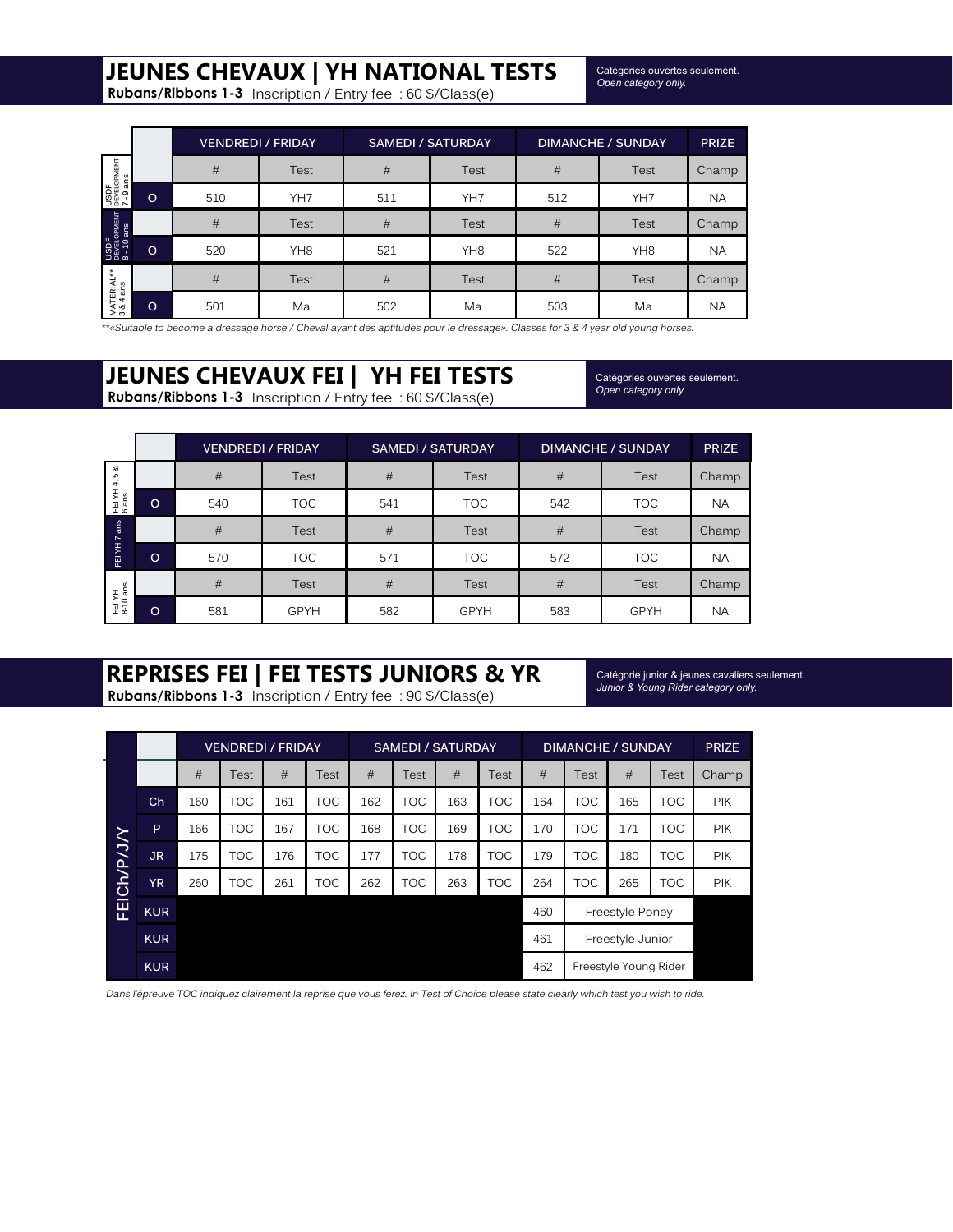#### **REPRISES FEI - CONCOURS OR | FEI TESTS GOLD SHOW**

Catégories junior-amateur & ouvertes. *Junior-amateur & Open categories.*

**Rubans/Ribbons 1-3** Inscription / Entry fee : 90 \$/Class(e)

|                      |             |     | <b>VENDREDI / FRIDAY</b> |     |             | <b>SAMEDI / SATURDAY</b> |             |     |            | <b>DIMANCHE / SUNDAY</b> |            |                          |              | <b>PRIZE</b> |
|----------------------|-------------|-----|--------------------------|-----|-------------|--------------------------|-------------|-----|------------|--------------------------|------------|--------------------------|--------------|--------------|
|                      |             | #   | Test                     | #   | <b>Test</b> | #                        | Test        | #   | Test       | #                        | Test       | #                        | Test         | Champ        |
| FEI JUNIOR & AMATEUR | <b>ST</b>   | 270 | <b>TOC</b>               | 271 | <b>TOC</b>  | 272                      | <b>TOC</b>  | 273 | <b>TOC</b> | 274                      | <b>TOC</b> | 275                      | <b>TOC</b>   | 100\$        |
|                      | <b>MT</b>   | 280 | <b>TOC</b>               | 281 | <b>TOC</b>  | 282                      | <b>TOC</b>  | 283 | <b>TOC</b> | 284                      | <b>TOC</b> | 285                      | <b>TOC</b>   | <b>PIK</b>   |
|                      | <b>U25</b>  | 286 | <b>TOC</b>               | 287 | <b>TOC</b>  | 288                      | <b>TOC</b>  | 289 | <b>TOC</b> | 290                      | <b>TOC</b> | 291                      | <b>TOC</b>   | <b>PIK</b>   |
|                      | <b>BT</b>   | 294 | <b>TOC</b>               | 295 | <b>TOC</b>  | 296                      | <b>TOC</b>  | 297 | <b>TOC</b> | 298                      | <b>TOC</b> | 299                      | <b>TOC</b>   | 100\$        |
|                      | <b>KUR</b>  |     |                          |     |             |                          |             |     |            | 463                      |            | Intermediate 1 Freestyle |              |              |
|                      | <b>KUR</b>  |     |                          |     |             |                          |             |     |            | 464                      |            | Grand Prix U25 Freestyle |              |              |
|                      | <b>KUR</b>  |     |                          |     |             |                          |             |     |            | 465                      |            | Grand Prix Freestyle     |              |              |
|                      |             |     | <b>VENDREDI / FRIDAY</b> |     |             | <b>SAMEDI / SATURDAY</b> |             |     |            | <b>DIMANCHE / SUNDAY</b> |            |                          | <b>PRIZE</b> |              |
|                      |             | #   | <b>Test</b>              | #   | <b>Test</b> | #                        | <b>Test</b> | #   | Test       | #                        | Test       | #                        | Test         | Champ        |
|                      | <b>ST</b>   | 370 | <b>TOC</b>               | 371 | <b>TOC</b>  | 372                      | <b>TOC</b>  | 373 | <b>TOC</b> | 374                      | <b>TOC</b> | 375                      | <b>TOC</b>   | 125\$        |
|                      | <b>MT</b>   | 380 | <b>TOC</b>               | 381 | <b>TOC</b>  | 382                      | <b>TOC</b>  | 383 | <b>TOC</b> | 384                      | <b>TOC</b> | 385                      | <b>TOC</b>   | <b>PIK</b>   |
| OPEN**               | <b>BT</b>   | 390 | <b>TOC</b>               | 391 | <b>TOC</b>  | 392                      | <b>TOC</b>  | 393 | <b>TOC</b> | 394                      | <b>TOC</b> | 395                      | <b>TOC</b>   | 125\$        |
|                      | <b>PARA</b> | 601 | <b>TOC</b>               | 602 | <b>TOC</b>  | 603                      | <b>TOC</b>  | 604 | <b>TOC</b> | 605                      | <b>TOC</b> | 606                      | <b>TOC</b>   | <b>PIK</b>   |
| 匣                    | <b>KUR</b>  |     |                          |     |             |                          |             |     |            | 463                      |            | Intermediate 1 Freestyle |              |              |
|                      | <b>KUR</b>  |     |                          |     |             |                          |             |     |            | 465                      |            | Grand Prix Freestyle     |              |              |
|                      | <b>KUR</b>  |     |                          |     |             |                          |             |     |            | 466                      |            | Para Freestyle           |              |              |

\*\* Ouvert à tous les cavaliers. Open to all riders.

Dans l'épreuve TOC indiquez clairement la reprise que vous ferez. In Test of Choice please state clearly which test you wish to ride.

ST : Small Tour / Petit Tour : Prix-St-Georges/Intermediate I

MT: Medium Tour: Intermediate A, Intermediate B, Intermediate II

BT : Big Tour / Grand Tour : Intermédiaire II, Grand Prix, Grand Prix Spécial

U25T : Tour U16-U25 : Intermediate A, Intermediate B, Intermediate II, Grand Prix U16-U25

# **PRIX SPÉCIAUX | SPECIAL AWARDS**

### **CONCOURS OR / GOLD SHOW**

### **BOURSES - KÜRS | FREESTYLE SPECIAL PRIZE**

Dans toutes les catégories confondues du concours OR, 3 prix seront remis pour les épreuves de style libre en musique. 3 Prizes will be given for the Freestyle to music between all level in the gold competition.

| 1er/1st place | \$200 |
|---------------|-------|
| 2e/2nd place  | \$150 |
| 3e/3nd place  | \$100 |

### **RÉCOMPENSE - ATHLÈTE JUNIOR | LEADING JUNIOR ATHLETE**

Prix remis au cavalier junior présentant le meilleur résultat technique combiné (résultat additionné des trois meilleures reprises du cavalier pour les reprises nationales et les deux meilleures reprises pour les reprises FEI en concours or) en concours or dans l'une ou l'autre des niveaux suivants : Niveau 2 à FEI Junior . Les épreuves jeunes chevaux & Materials et les catégories ouvertes ne sont pas éligibles.

Prize given to junior rider presenting the best technical cumulated result (the three best technical results will be selected for the calculation of the placing for the national tests and the two best technical results will be selected for the FEI tests in gold competition) in the gold competition in one of the following level : Level 2 up to FEI Junior. Young Horses & Materials tests and Open category are not eligible for the prize.